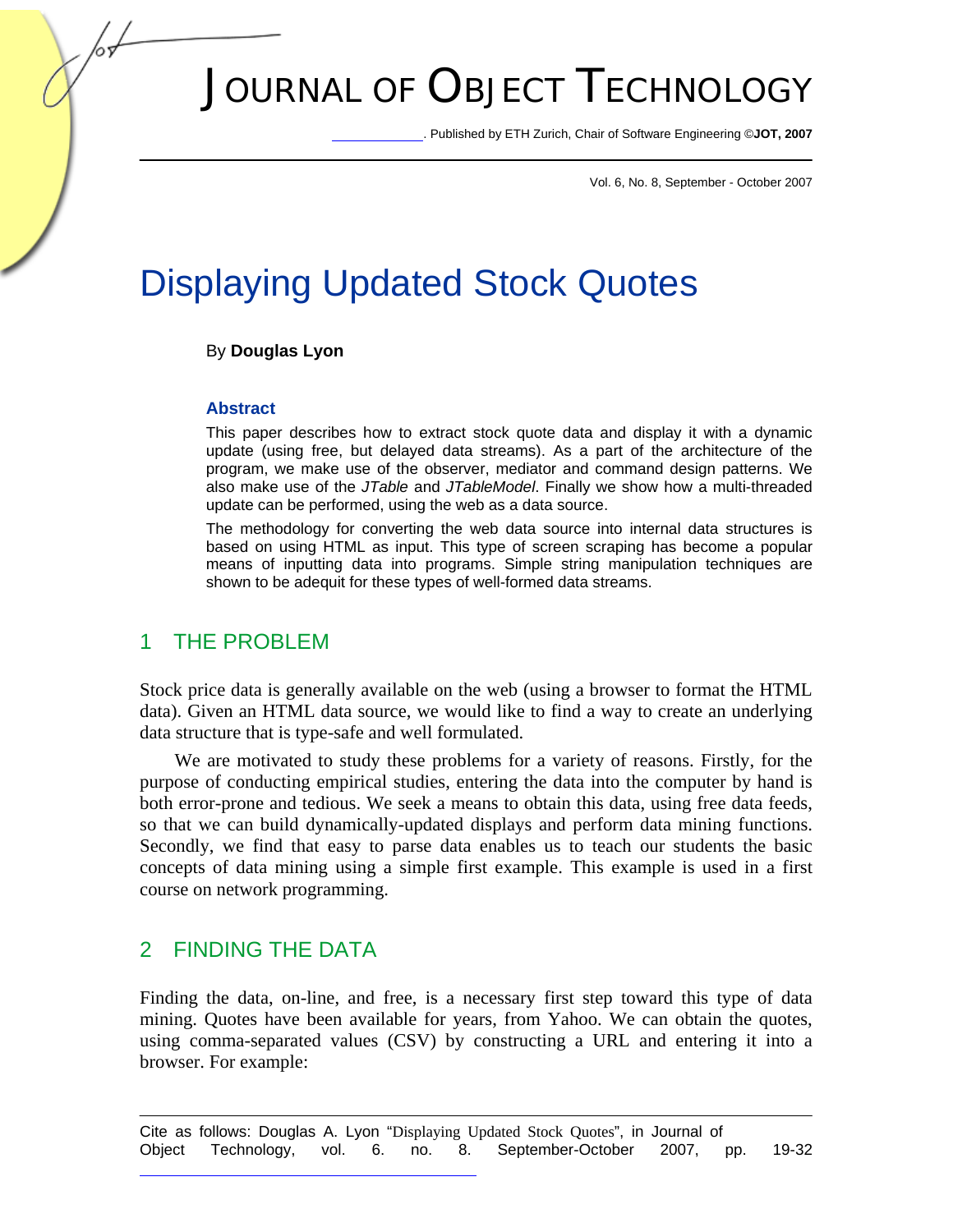http://finance.yahoo.com/download/javasoft.beans?SYMBOLS=AAPL,XLNX,ALTR,M OT,CY,CRUS,ADBE,MSFT,SUNW&format=sl

This creates an output on the screen that looks like:

 $\frac{1}{2}$ 

"AAPL",120.56,"6/28/2007","4:00pm",0.00,N/A,N/A,N/A,360814 "XLNX",26.95,"6/28/2007","4:00pm",0.00,N/A,N/A,N/A,0 "ALTR",22.16,"6/28/2007","4:00pm",0.00,N/A,N/A,N/A,0 "MOT",17.83,"6/28/2007","4:01pm",0.00,N/A,N/A,N/A,1000 "CY",23.36,"6/28/2007","4:05pm",0.00,N/A,N/A,N/A,0 "CRUS",8.32,"6/28/2007","4:00pm",0.00,N/A,N/A,N/A,0 "ADBE",40.42,"6/28/2007","4:00pm",0.00,N/A,N/A,N/A,0 "MSFT",29.83,"6/28/2007","4:00pm",0.00,N/A,N/A,N/A,804500 "SUNW",5.16,"6/28/2007","4:00pm",0.00,N/A,N/A,N/A,68305

The quote is typically returned in the form:

```
Symbol,price,date,time (20 min. Delay), change, open, bid, 
ask, volume 
"AAPL",55.31,"11/3/2004","4:00pm",+1.81,54.44,56.11,53.99,2150
4764
```
Before the market opens, these numbers return N/A. US markets are open from 9:30am-4:00pm, Eastern. If, in extended hours of trading (8am-8pm Eastern), there is trading (as shown for AAPL) the extended hours volume is listed. However, the price is as of the close of business + settlement time (which accounts for why CY was listed at 4:05pm).

To synthesize the URL needed to get the data, we use:

```
public static String makeQuoteURLString(String symbols[]) { 
         String symbolsString = ""; 
        for (int i = 0; i < symbols.length; i++) {
 String symbol = symbols[i]; 
 symbolsString += ((i != 0) ? "," : "") + 
symbol.toUpperCase(); 
\left\{\begin{array}{ccc} \end{array}\right\} final String qs = 
"http://finance.yahoo.com/download/javasoft.beans?SYMBOLS=" + 
                  symbolsString + 
                  "&format=sl"; 
         System.out.println("qs:"+qs); 
         return 
                  qs; 
     }
```
In order to fetch the data, given the URL, we write a simple helper utility that contains:

```
/** 
      * Example: 
     * < p / >* <code></sup>
      * String s[] = 
UrlUtils.getUrlString("http://www.docjava.com"); 
     * </code>
\star * @param urlString input urlString 
      * @return array showing contents of web page. 
      */ 
     public static String[] getUrlString(String urlString) {
```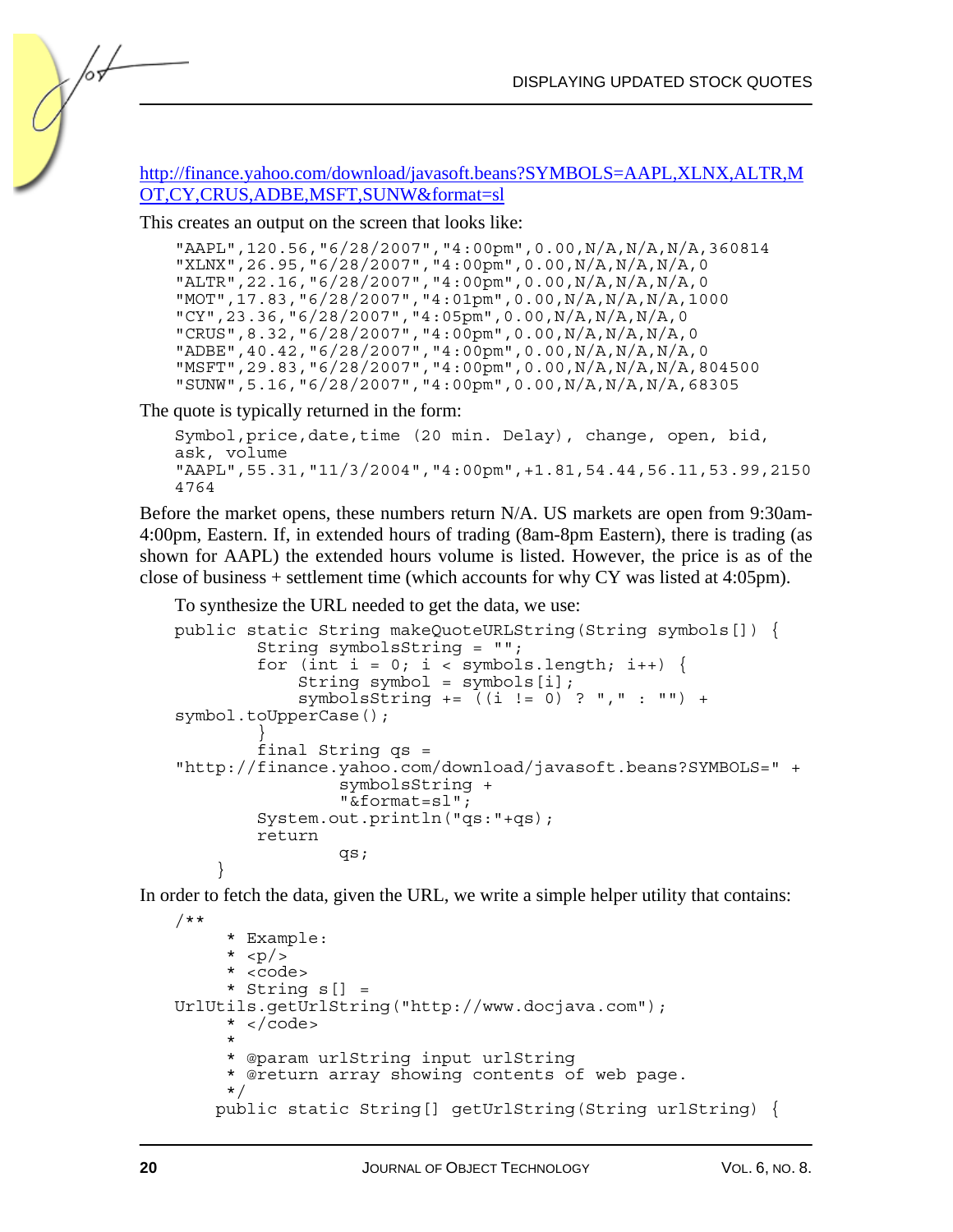```
Vector v = getUrlVector(urlString); String s[] = new String[v.size()]; 
         v.copyInto(s); 
         return s; 
 } 
     public static Vector getUrlVector(String urlString) { 
        Vector v = new Vector();
         BufferedReader br = null; 
         try { 
            URL url = new URL(urlString); br = new BufferedReader(new 
                     InputStreamReader(url.openStream())); 
             String line; 
            while (null := (line = br.readLine()) v.addElement(line); 
         } catch (Exception e) { 
            e.printStackTrace();
         } finally { 
             try { 
                if (br != null) br.close();
             } catch (IOException e) { 
                 e.printStackTrace(); 
 } 
 } 
         return v; 
     }
```
The goal of such a program is to convert the URL into text, with one string per line, as retrieved from the web page. This is the core of the data retrieval phase.

#### 3 ANALYSIS

In order to process the text data we need to decide how we are going to store and parse the data. To store the quote we create a *Quote* class:

```
public class Quote { 
     private String symbol; 
     private float last; 
     private Date date; 
     private float change; 
     private float open; 
     private float bid; 
     private float ask; 
     private long volume;….
```
With appropriate getters and setters. To store multiple quotes, we create a container class that has high-level quote processing methods:

```
public class Quotes { 
    private Vector v = new Vector();
     public Quotes(String symbols[]) { 
         this(Quote.getQuotes(
```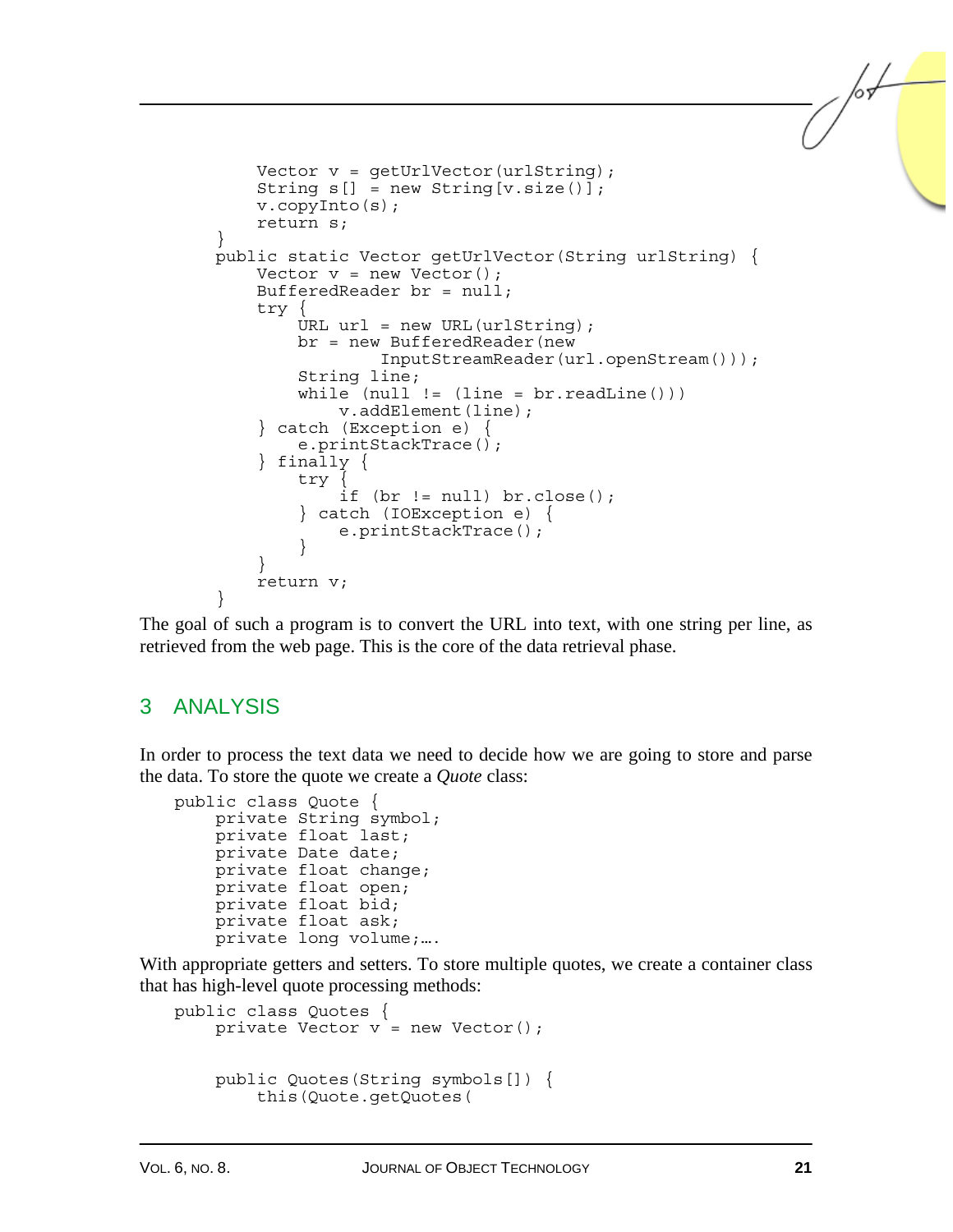```
 UrlUtils.getUrlString( 
                         Quote.makeQuoteURLString(symbols)))); 
 } 
     public Quotes(Quote[] e) { 
        for (int i = 0; i < e. length; i++)add(e[i]); }
```
At this point, we build an ad-hoc parsing facility, based on a combination of string processing and a *StringTokenizer*:

```
/** 
      * This constructor using a CSV based quote string, from 
yahoo. 
      * @param s 
      */ 
     public Quote(String s) { 
         // assume that the quote is of the form 
 // symbol price date time (20 min. Delay) change 
open bid ask volume 
\overline{\phantom{a}}"AAPL",55.31,"11/3/2004","4:00pm",+1.81,54.44,56.11,53.99,2150
4764 
         StringTokenizer st = new StringTokenizer(s, ","); 
         symbol = getSymbol(st); 
        last = getPrice(st);String s3 = qetsymbol(st);
        date = qetDate(s3, qetSymbol(st));change = qetPrice(st);
         open = getPrice(st); 
        bid = qetPrice(st);ask = qetPrice(st);
        volume = qetLong(st);
     }
```
The ad-hoc nature of the parsing scheme is even more evident when we examine the string manipulations needed to obtain low-level data types:

```
private static String getSymbol(StringTokenizer st) { 
        String s = null; try { 
             s = st.nextToken(); 
         } catch (Exception e) { 
        return "";
 } 
         return trimQuotes(s); 
     } 
     private float getPrice(StringTokenizer st) { 
        final String s = qetsymbol(st);
        if (s.indexOf('N/A") = -1) return Float.valueOf(s).floatValue(); 
         return Float.NaN; 
     } 
     private static long getLong(StringTokenizer st) { 
        final String s = getSymbol(st);
```
/sL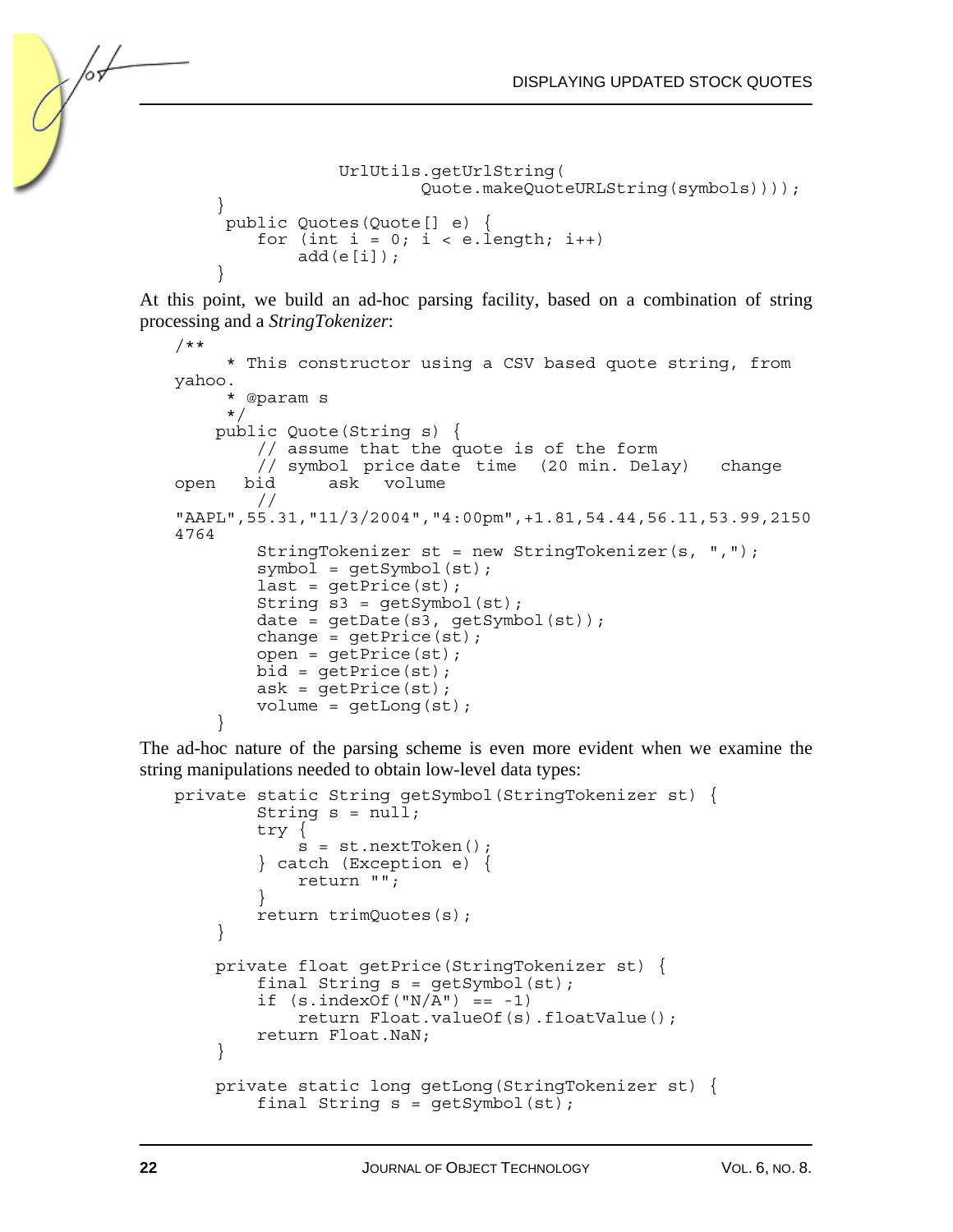```
long l = 0;
 try { 
l = Long.valueOf(s).longValue();
        } catch (NumberFormatException e) { 
           e.printStackTrace(); 
 } 
        return l;
```
The locally handled error handling can cause a general failure of robustness in the code. Of particular concern is what to do when the data format from the service provider changes. I suspect there will be a large cost associated with such a change, in terms of code rework.

## 4 DISPLAY

}

We are interested in a new "killer application" for development, called the *JAddressBook* program. This program is able to display stock quotes (and manage an address-book, dial the phone, print labels, do data-mining, etc.). The program can be run (as a web start application) from:

http://show.docjava.com:8086/book/cgij/code/jnlp/addbk.JAddressBook.Main.jnlp

| 000         | Stock List (seconds since last update: 0) |         |           |           |       |          |         |           |
|-------------|-------------------------------------------|---------|-----------|-----------|-------|----------|---------|-----------|
| File Edit   |                                           |         |           |           |       |          |         |           |
| symbol      | last                                      | date    | time      | change    | open  | day high | day low | vol       |
| AAPL        | 122.04                                    | 6/29/07 | 4:00 PM   | 1.48      | 122.0 | 124.0    | 121.09  | 40485952  |
| <b>PCLN</b> | 68.74                                     | 6/29/07 | 4:00 PM   | 4.47      | 67.7  | 69.4     | 67.48   | 1748774   |
| <b>ABTL</b> | 4.25                                      | 6/29/07 | 4:00 PM   | 0.07      | 4.24  | 4.25     | 4.17    | 81201     |
| <b>SUNW</b> | 5.26                                      | 6/29/07 | 4:00 PM   | 0.1       | 5.2   | 5.33     | 5.16    | 104132288 |
| NΤ          | 24.05                                     | 6/29/07 | 4:03 PM   | $-0.25$   | 24.32 | 24.61    | 23.94   | 4195869   |
| <b>INTC</b> | 23.7399                                   | 6/29/07 | 4:00 PM   | $-0.1801$ | 23.96 | 24.215   | 23.55   | 50607216  |
| <b>DVW</b>  | 0.9                                       | 6/29/07 | 4:00 PM   | 0.0401    | 0.86  | 0.9      | 0.85    | 1129500   |
| <b>COMS</b> | 4.13                                      | 6/29/07 | 4:00 PM   | $-0.38$   | 4.32  | 4.39     | 4.1     | 18967506  |
| COH         | 47.39                                     | 6/29/07 | 4:01 PM   | 0.05      | 47.61 | 48.38    | 47.08   | 2873200   |
| SONE        | 7.99                                      | 6/29/07 | 4:00 PM   | $-0.09$   | 8.09  | 8.15     | 7.94    | 413385    |
| <b>DPZ</b>  | 18.27                                     | 6/29/07 | $4:03$ PM | $-0.09$   | 18.41 | 18.47    | 18.14   | 634300    |
| <b>SPOR</b> | 4.03                                      | 6/29/07 | 3:59 PM   | $-0.17$   | 4.09  | 4.2      | 3.91    | 18913     |
| <b>SMG</b>  | 42.94                                     | 6/29/07 | 4:03 PM   | 0.02      | 43.0  | 43.3     | 42.7    | 417400    |
| <b>ATLS</b> | 53.73                                     | 6/29/07 | 4:00 PM   | $-0.49$   | 54.52 | 54.82    | 53.54   | 93658     |

And provides an interactive GUI for stock data.

Figure 4-1. The Stock Quote Viewer

Stock quotes are updated, dynamically, using a *JTable* and *JTableModel*, in Swing. Figure 4-1 shows an image of the *JTable*. In order to alter the list of stocks, the user selects the Edit:Customize menu. This displays a dialog box, shown in Figure 4-2. The list of stock symbols is stored in user preferences.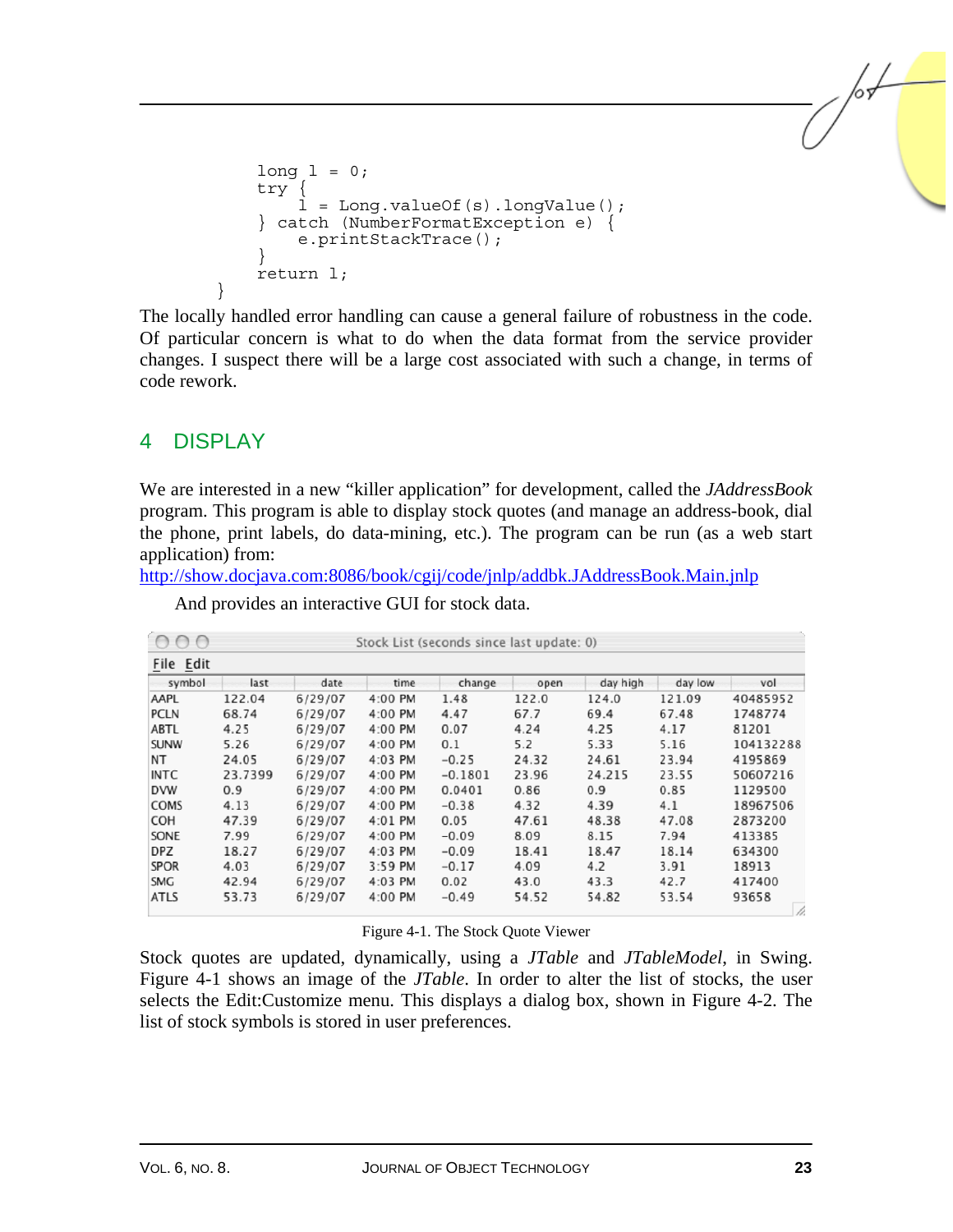

Figure 4-2. Stock Symbol Dialog

Figure 4-2 shows an image of the stock symbol dialog.

## 5 IMPLEMENTING A *JTABLEMODEL*

The *JTable* is updated, dynamically, by a threaded update to a *JTableModel*. The model is created by subclassing the *AbstractTableModel* as shown below:

```
public class StockTableModel extends AbstractTableModel { 
     private String data[][]; 
    private String[] columnNames = {
              "symbol", 
              "last", 
              "date", 
              "time", "change", "open", "day high", "day low", 
"vol";
     public StockTableModel() { 
         updateDataArray(); 
 } 
     public void updateDataArray() { 
         Quotes quotes = 
Quotes.getQuotesFromTickerSymbolsBean(); 
         Quote q[] = quotes.getRecords(); 
        int n = q.length;data = new String[n][columnNames.length];
         for (int y = 0; y < n; y_{++}) {
             Date date = q[y].getDate();
             data[y][0] = q[y].getSymbol();
             data[y][1] = q[y].getLast() + "";
             data[y][2] = DateUtils.getSimpleDateString(date);
             data[y][3] =DateUtils.getTimeStringHH_MM_PM_AM(date);
             data[y][4] = \overline{q}[y] \cdot getChange() + "";
             data[y][5] = q[y].getOpen() + "";data[y][6] = q[\bar{y}].getBid() + "";
```
 $\overline{b}$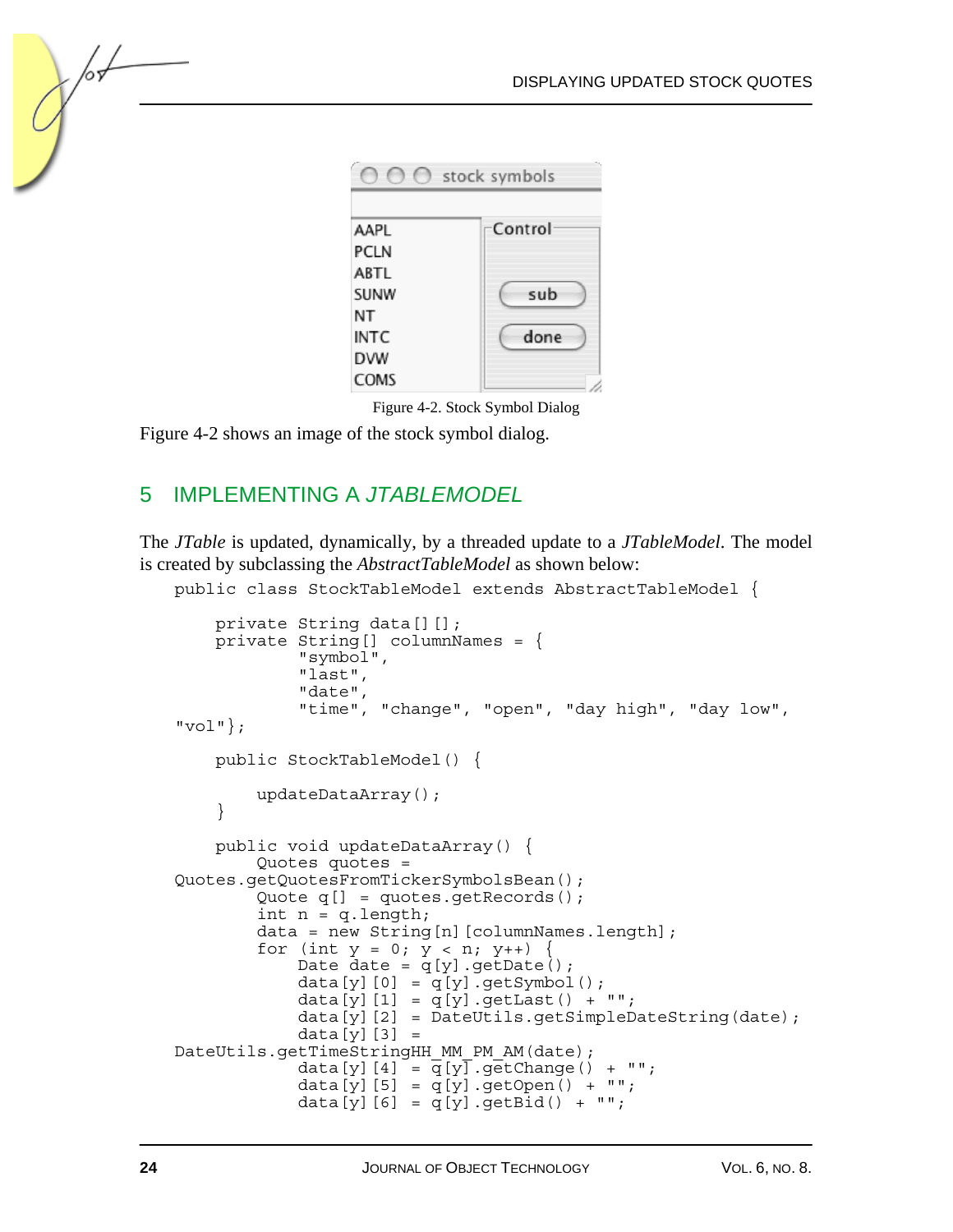```
data[y][7] = q[y].getAsk() + "";data[y][8] = q[y].getVolume() + "";
 } 
         super.fireTableDataChanged(); 
     } 
     public int getRowCount() { 
         return data.length; 
 } 
     public int getColumnCount() { 
         return data[0].length; 
 } 
     public String getColumnName(int columnIndex) { 
         return columnNames[columnIndex]; 
 } 
     public Class<?> getColumnClass(int columnIndex) { 
         return String.class; 
 } 
     public boolean isCellEditable(int rowIndex, int 
columnIndex) { 
         return false; 
     } 
     public Object getValueAt(int rowIndex, int columnIndex) { 
        return data[rowIndex][columnIndex];
     } 
     public void setValueAt(Object aValue, int rowIndex, int 
columnIndex) { 
        data[rowIndex][columnIndex] = (String) aValue;
         super.fireTableDataChanged(); 
     } 
     public static void main(String[] args) { 
         StockTableModel stm = new StockTableModel(); 
     }
```
When the *fireTableDataChanged* method is invoked, observers of the *TableModel* use the *getValueAt* in order to update the cells in the table view.

## 6 JTABLE

The *StockTable* class uses a has-a relationship with the *StockTableModel* and the *JTable*. Since it connects the observer with the observable, we say that it has the role of the *mediator;*

```
public class StockTable { 
    private StockTableModel tm = new StockTableModel(); 
    ClosableJFrame cf = new ClosedFrame(new Date() + "");
```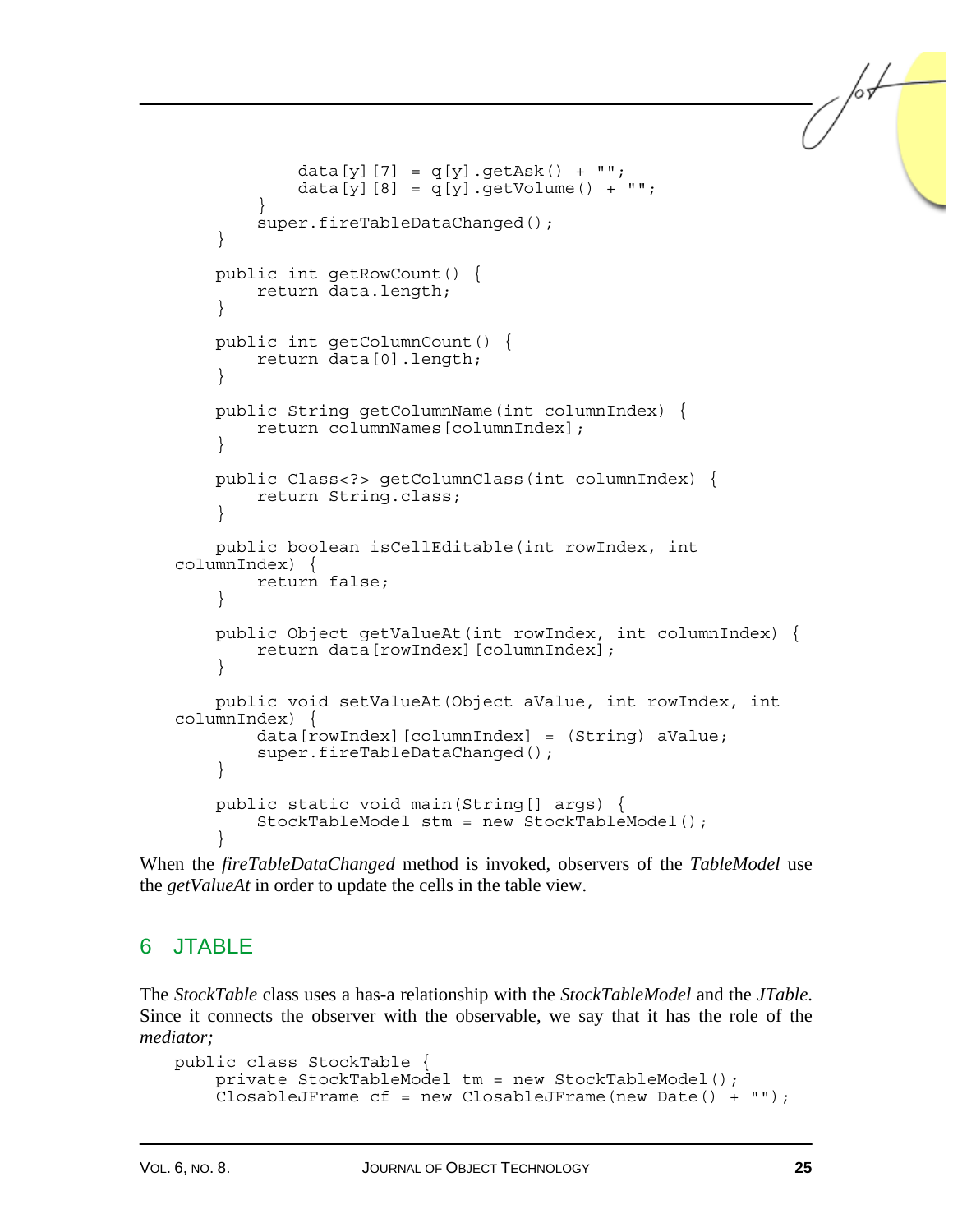```
 RunJob updateJob = null; 
     private StopWatch sw = new StopWatch(1) { 
         public void run() { 
             cf.setTitle("Stock List (seconds since last 
update: " 
                      + getElapsedTime() / 1000 + ")"); 
 } 
     }; 
     private Quotes quotes = 
Quotes.getQuotesFromTickerSymbolsBean(); 
     public StockTable() { 
        JTable jt = new JTable(tm); jt.setEnabled(true); 
         jt.setAutoCreateColumnsFromModel(true); 
         JScrollPane jsp = new JScrollPane(jt); 
         cf.setSize(700, 300); 
         cf.setContentPane(jsp); 
         cf.setJMenuBar(getRunMenuBar()); 
         cf.setVisible(true); 
         tm.addTableModelListener(new TableModelListener() { 
             public void tableChanged(TableModelEvent e) { 
                  sw.reset(); 
 } 
         }); 
        updateJob = new RunJob(1) \{ public void run() { 
                  if (cf.isVisible()) 
                   tm.updateDataArray(); 
 } 
         }; 
     } 
     private RunMenuBar getRunMenuBar() { 
         RunMenuBar mb = new RunMenuBar(); 
         mb.add(getFileMenu()); 
         mb.add(getEditMenu()); 
         return mb; 
     } 
     private RunMenu getEditMenu() { 
         RunMenu editMenu = new RunMenu("[Edit"); 
         editMenu.add(new RunMenuItem("[customize{control c}") 
{ 
             public void run() { 
                  displayTickerSymbolEditor(); 
 } 
         }); 
         return editMenu; 
     } 
     protected RunMenu getFileMenu() { 
         RunMenu fileMenu = new RunMenu("[File"); 
         fileMenu.add(new RunMenuItem("[quit{control q}"){
```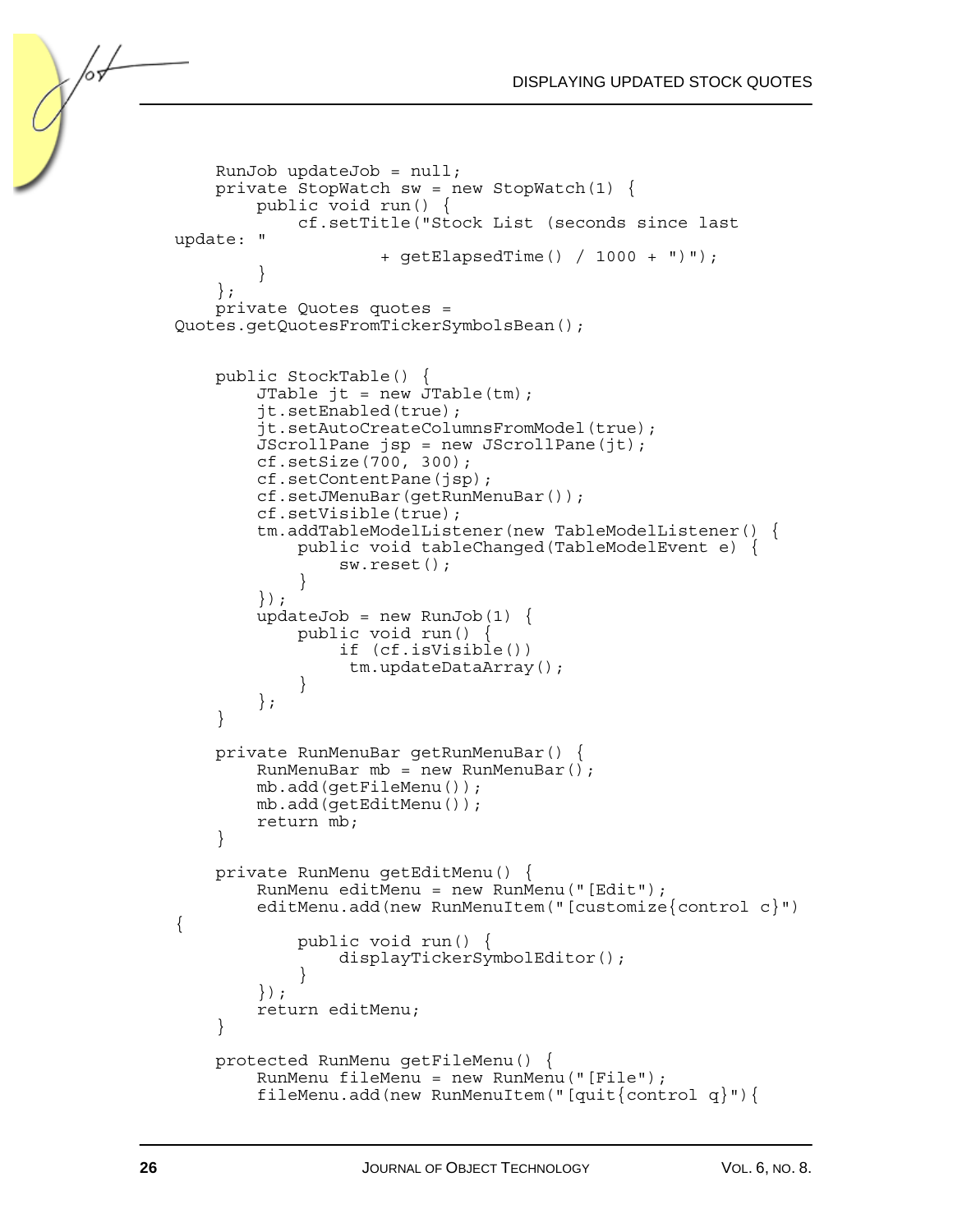```
 public void run(){ 
                  updateJob.stop(); 
                  cf.setVisible(false); 
 } 
         }); 
         return fileMenu; 
     }
```
The *command* design pattern is used for the menu items, as described in [Lyon 04B]. The *RunJob* uses the command design pattern applied to threads (known as *Project Imperion*) and is described in [Lyon 04C].

```
 /** 
      * This is called to update the tickers and the data in 
the cells of the table. 
      * It does not update the column labels. 
      */ 
     public static void main(String[] args) { 
         System.out.println("starting stockTable"); 
         new StockTable(); 
         System.out.println("ending stockTable"); 
     } 
     public void displayTickerSymbolEditor() { 
         final TickerSymbolsBean ts = 
TickerSymbolsBean.restore(); 
         ClosableJFrame cf = new ClosableJFrame("stock 
symbols"); 
         cf.addComponent(new 
RunListModelEditor(ts.getTickerList()) { 
             public void run() { 
                  getTickerSymbols(ts,getValue()); 
 } 
         }); 
         cf.pack(); 
         cf.setVisible(true); 
     } 
     private void getTickerSymbols(TickerSymbolsBean ts,Object 
o[]) { 
         ts.clearList(); 
        for (int i=0; i < o.length; i++) ts.addTicker((String)o[i]); 
         ts.save(); 
         tm.updateDataArray(); 
     }
```
## 7 RESOURCE BUNDLING

The stock symbols are stored in a serialized bean called the *TickerSymbolsBean:*  public final class TickerSymbolsBean implements Serializable {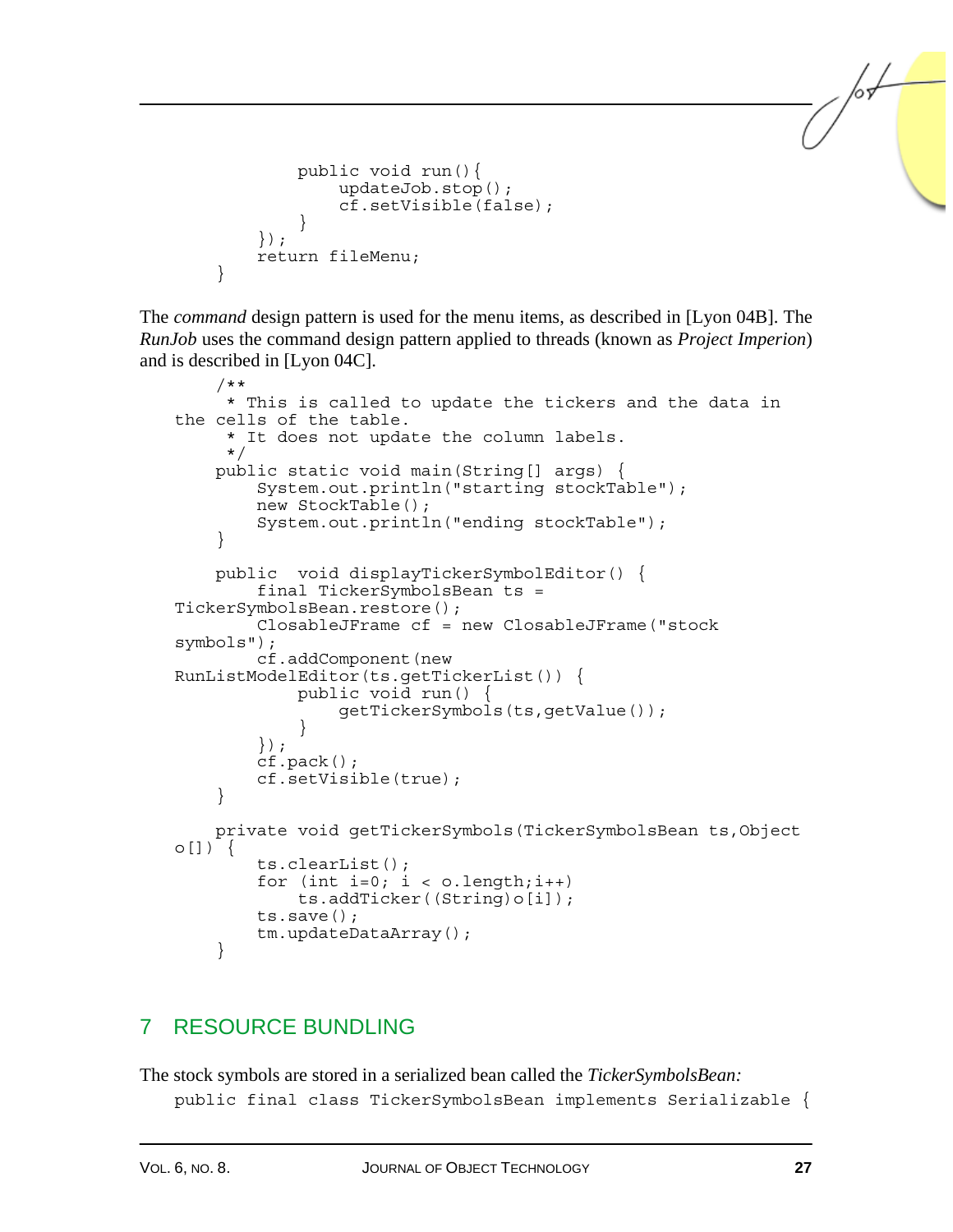```
 protected int selectedTickerElement = -1; 
     //local vector for gui display 
     private Vector<String> tickerList = new Vector<String>(); 
     private static final String prefs_key = "TickerSymbols"; 
     private transient static PreferencesUtils prefs = new 
PreferencesUtils(prefs key);
     private TickerSymbolsBean() { 
 } 
     protected void removeStockTicker(int index) { 
         tickerList.removeElementAt(index); 
         save(); 
     } 
//************************************************************
*********** 
// addTicker uses checkTickerValid to determine if the 
specified ticker 
// is valid - displays a notification JOptionPane if not 
//************************************************************
*********** 
     public void addTicker(String ticker) { 
         ticker = ticker.toUpperCase(); 
         if (checkTickerValid(ticker)) { 
              tickerList.addElement(ticker); 
             save();
         } else In.message("'" + ticker + "' is not a valid 
ticker symbol"); 
     } 
//************************************************************
******** 
// checkTickerValid will determine if a specified ticker is 
valid 
// by querying the finances.yahoo.com website, and searching 
the 
// html of the page for strings that will say the ticker is 
not 
// valid 
//************************************************************
******** 
     private boolean checkTickerValid(String ticker) { 
         String tickerCheckString = 
buildTickerSearchString(ticker); 
         Vector tickerPage = 
UrlUtils.getUrlVector(tickerCheckString); 
         String temp; 
        for (int i = 0; i < tickerPage.size(); i++) {
             temp = (String) tickerPage.elementAt(i);
              if (temp.indexOf("is not a valid ticker symbol") 
!= -1) {
                  return false;
```
/or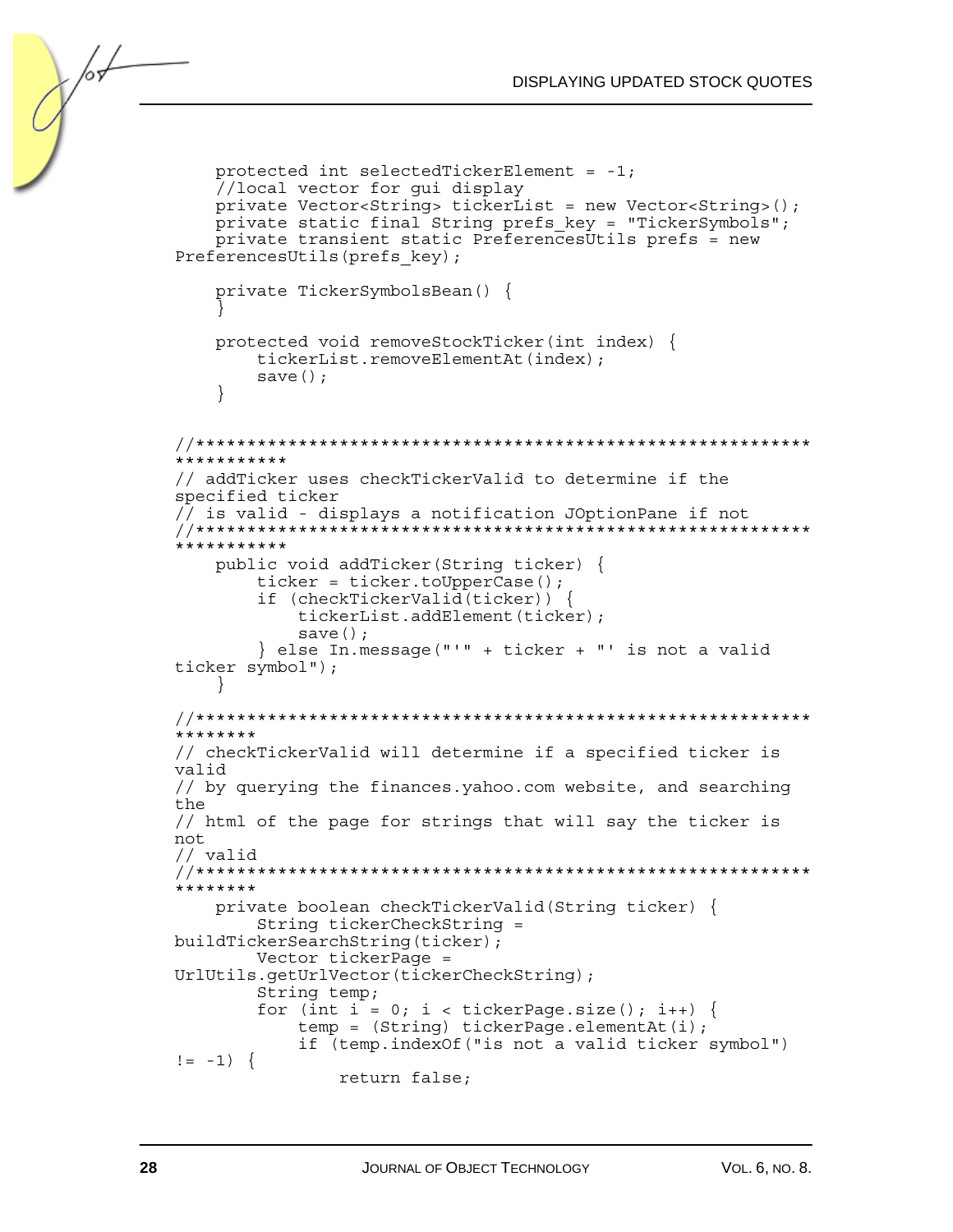```
 } else if (temp.indexOf("Error: Please enter a 
ticker symbol.") != -1) {
                  return false; 
 } 
 } 
         return true; 
     } 
     private String buildTickerSearchString(String ticker) { 
         return "http://finance.yahoo.com/q/op?s=" + ticker; 
     } 
     protected void printAllTickers() { 
         PrintUtils.print(this.getTickerList()); 
     } 
     //saveTickerList will save the vector tickernames into the 
users preferences 
     public void save() { 
         prefs.save(this); 
 } 
     public static TickerSymbolsBean restore() { 
         Object o = prefs.restore(); 
        if (o == null) {
              System.out.println("Restore in TickerSymbolsBean 
returns null:Warning!"); 
             return new TickerSymbolsBean(); 
 } 
         return (TickerSymbolsBean) o; 
     } 
     public String [] getTickerList() { 
        if (tickerList.size() == 0) {
             tickerList.addElement("aapl"); 
 } 
         String s[] = new String[tickerList.size()]; 
         tickerList.copyInto(s); 
         return s; 
     } 
     /** 
      * clears the internal vector and zeros out the 
      * element index. 
      */ 
     public void clearList() { 
         tickerList.clear(); 
        selectedTickerElement = -1;
     } 
     public static void main(String[] args) { 
         TickerSymbolsBean ts = TickerSymbolsBean.restore(); 
         PrintUtils.print(ts.getTickerList()); 
         ts.addTicker("ibm"); 
         ts.save();
```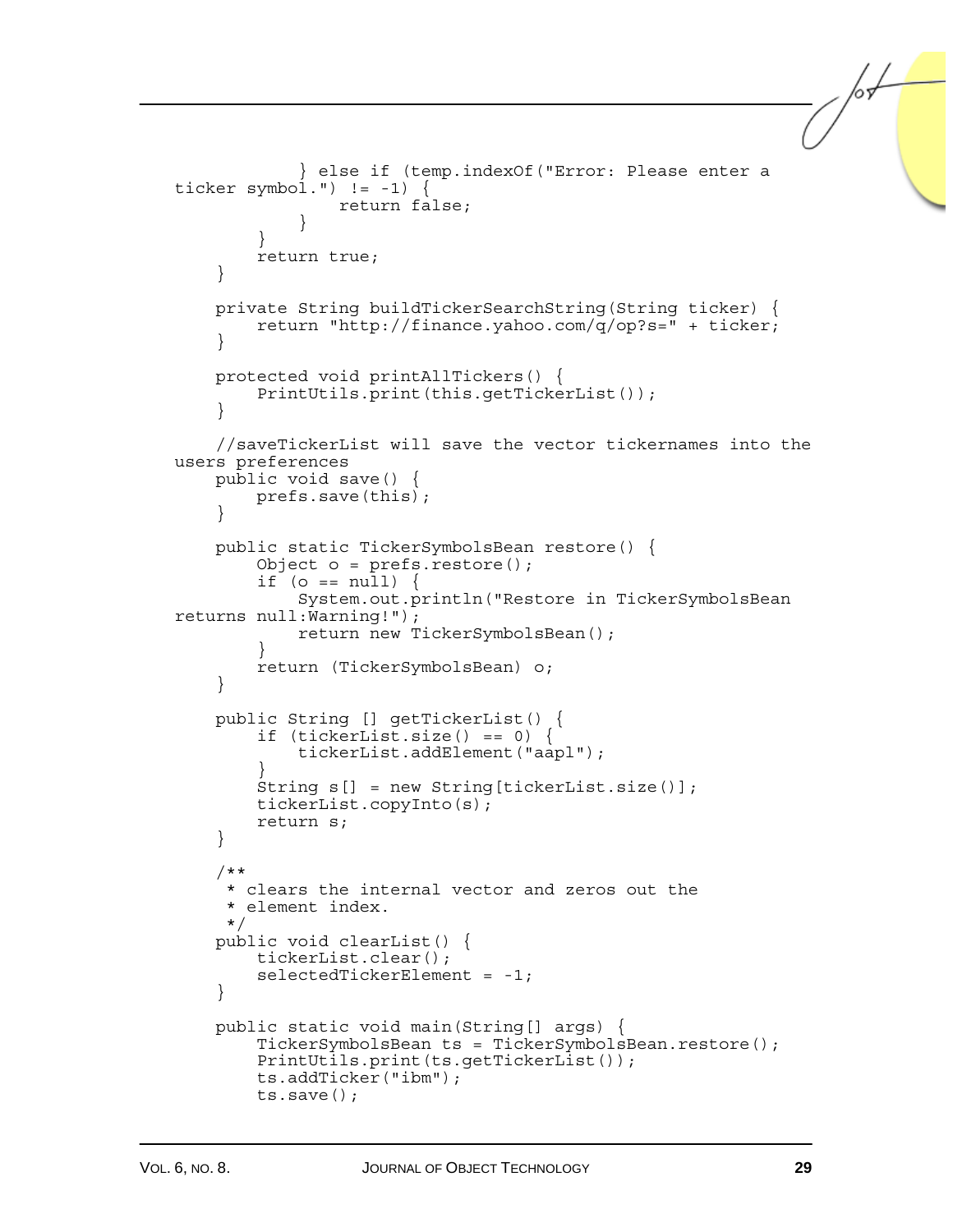```
 ts = TickerSymbolsBean.restore(); 
     PrintUtils.print(ts.getTickerList()); 
 }
```
This makes use of the resource bundling techniques described in [Lyon 05A].

## 8 CONCLUSION

}

We show how an ad-hoc parsing technique can be used to obtain data from the web. The problem is that the way data is represented on the web is not consistent. Some sites are well-formed sources of data and others are verbose. For more sophisticated data mining tasks systems like NoDoSE are worth exploring [Adelberg].

The basic idea of obtaining data from the web and parsing it is a powerful concept. The web is a huge and growing source of data. However, we have found that relying upon others to keep data consistent, as a function of time, can create problems in a datamining program. We have used Yahoo as a source of stock quotes and it has been reliable, both for the quality of service and its consistency of format. However, other sources of data have not been nearly as stable. The question of how to deal with everchanging data formats remains open.

There are many sources of financial data on the web. For example, the Chicago Board Options Exchange (CBOE) now has a means to query option volume. Yahoo finance has historical end-of-day market data on individual stocks. These data sources can be very useful for the purpose of writing empirical finance papers or back testing trading strategies. The implementation of the data mining mechanism for these alternative sources of data remains a topic of future work.